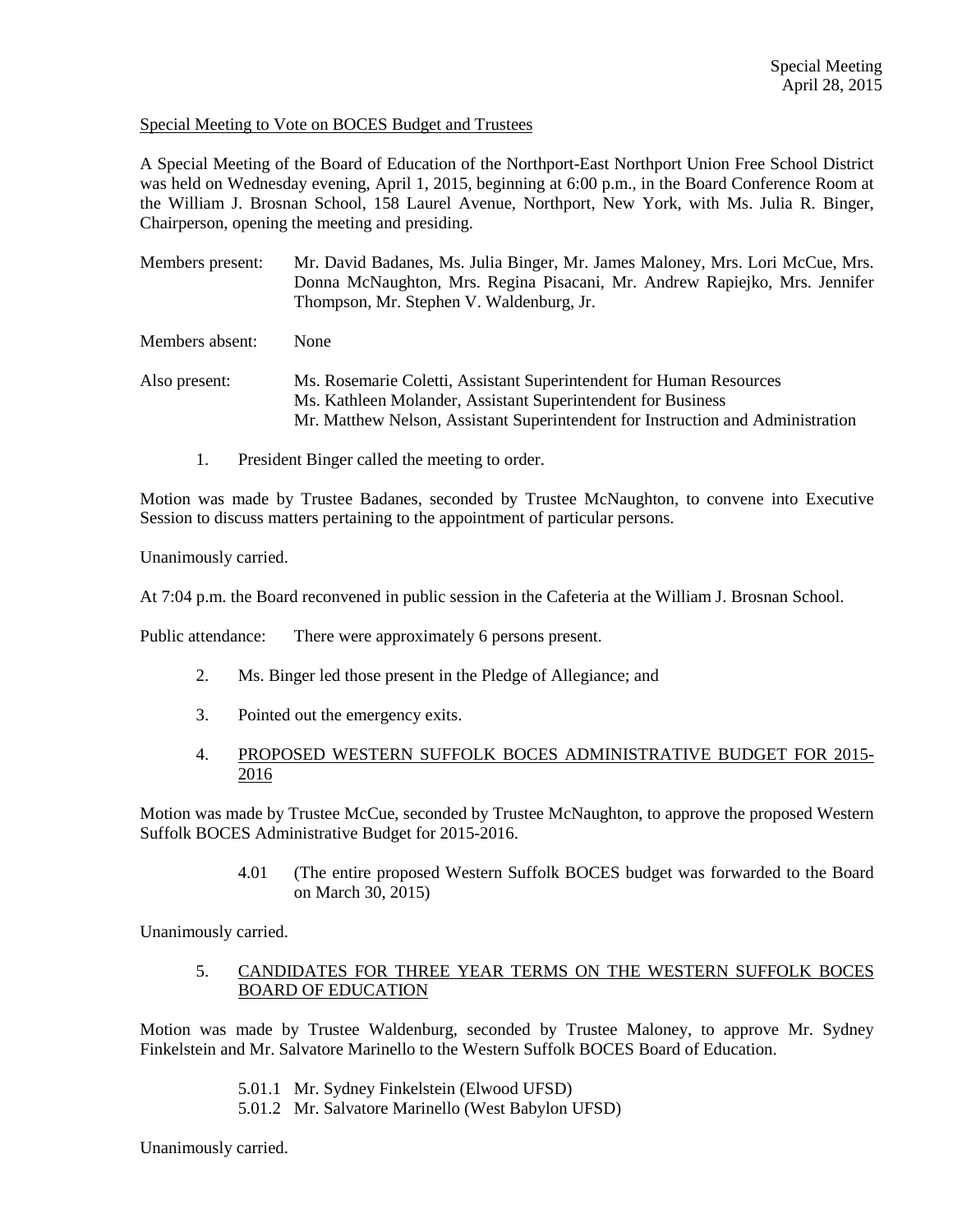President Binger announced that there will be a New Superintendent Reception on Monday, May  $4<sup>th</sup>$  for Mr. Robert Banzer.

#### 6. APPROVAL OF MINUTES

Motion was made by Trustee McCue, seconded by Trustee Pisacani, to approve all items under 6.01

6.01 Minutes

| 6.01.1 | Regular Meeting, March 2, 2015  |
|--------|---------------------------------|
| 6.01.2 | Special Meeting, March 9, 2015  |
| 6.01.3 | Special Meeting, March 16, 2015 |
| 6.01.4 | Special Meeting, March 23, 2015 |
| 6.01.5 | Special Meeting, April 1, 2015  |

Unanimously carried.

Motion was made by Trustee Maloney, seconded by Trustee Badanes, to reorder the agenda and consider all items under 8.0 Superintendent's Report, Financial before all items under 7.0 Superintendent's Report, General.

Unanimously carried.

Motion was made by Trustee Waldenburg, seconded by Trustee Badanes, to approve all items under 8.0 with the exception of severed item 8.11

#### 8. SUPERINTENDENT'S REPORT, FINANCIAL – FOR BOARD ACTION

8.01 Approving the following donations to the District:

 8.01.1 \$100.00 from Jill and Eric Welch to the Geraldine Wolf Welch Memorial Scholarship 8.01.2 \$300.00 from Holly and Gideon Burian to the Lt. Commander Christopher Tragna Memorial Scholarship 8.01.3 \$7,000.00 from Steven L. Ingerman to the Henrietta Ackerly Memorial Scholarship 8.01.4 \$200.00 from Barbara and Charles Beck to the Robert Rothar Memorial Scholarship 8.01.5 \$500.00 from Julie and William Brosnan to the Dr. William J. Brosnan Scholarship 8.01.6 \$100.00 from Frances and Bertram Delmage to the Lt. Commander Christopher Tragna Memorial Scholarship 8.01.7 \$500.00 from Vaughan and Lawrence Kusko to the Lt. Commander Christopher Tragna Memorial Scholarship 8.01.8 \$500.00 from Ae Hwa Chon and Matthew Weismantle to the Lt. Commander Christopher Tragna Memorial Scholarship

8.02 Approving the following resolution:

 "BE IT RESOLVED, that the Board of Education hereby accepts a donation of \$5,050 from Northport-East Northport residents whose names are more fully set forth in the attached document, for the purpose of transportation for the Northport High School Chorus/Orchestra Music in the Parks field trip and to increase the 2014-2015 budget code A5540.4640.00.2100 by \$5,050 for this purpose.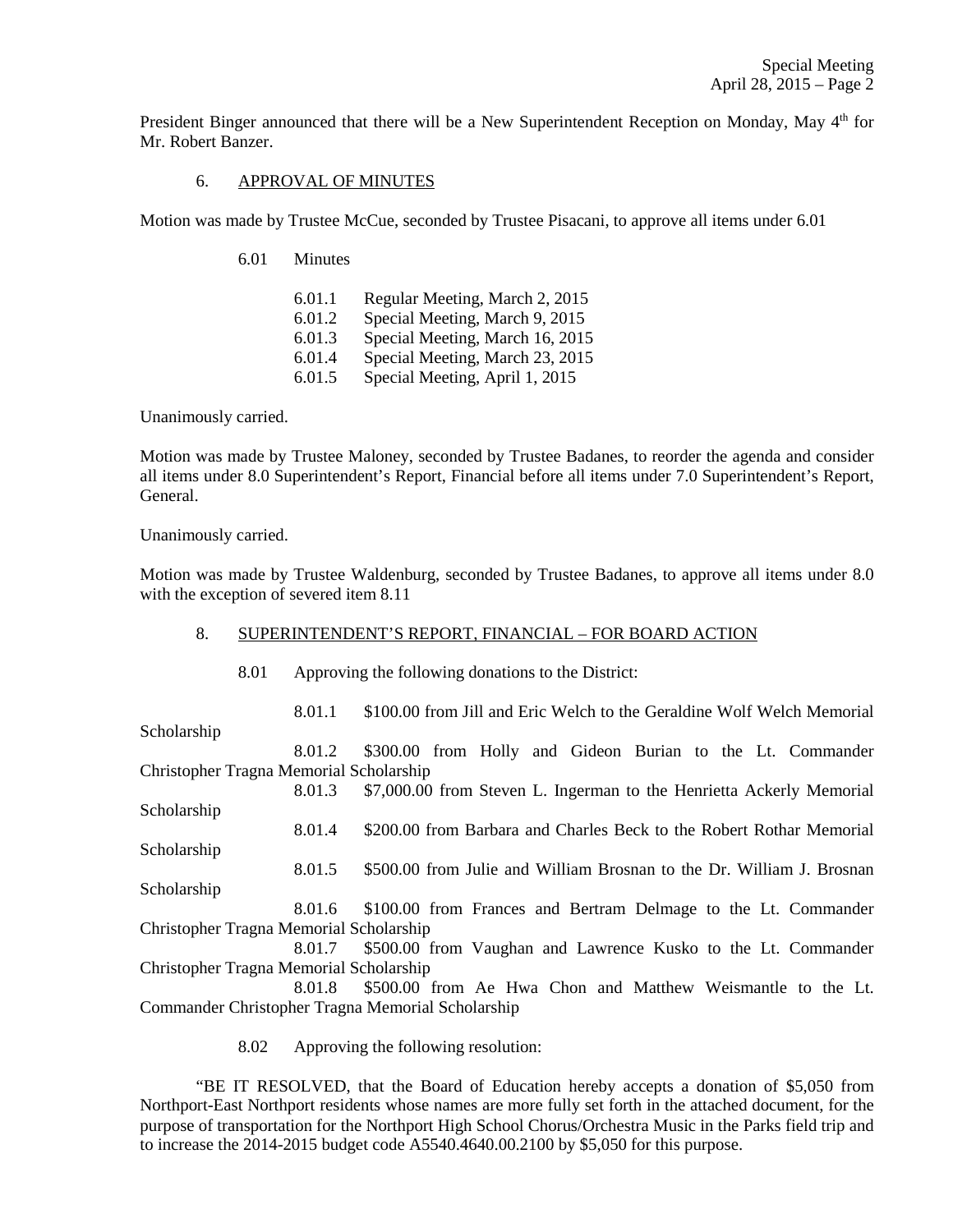BE IT RESOLVED, that the Board of Education hereby approves an increase in the revenue code A2705 of the 2014-2015 budget by \$5,050 with the understanding that this increase in revenue is the result of donations from Northport-East Northport residents."

8.03 Approving the following resolution:

 "BE IT RESOLVED, that the Board of Education hereby gratefully accepts a donation of \$4,831.20 from Northport-East Northport residents whose names are more fully set forth in the attached document, for the purpose of the Northport High School Chorus/Orchestra Music in the Parks field trip and to increase the 2014-2015 budget code A2110.4010.30.2100 by \$4,831.20 for this purpose.

 BE IT RESOLVED, that the Board of Education hereby approves an increase in the revenue code A2705 of the 2014-2015 budget by \$4,831.20 with the understanding that this increase in revenue is the result of donations from Northport-East Northport residents."

8.04 Approving the following resolution:

 "RESOLVED, that the Board of Education accept the rebate of \$1,000 from the CollegeBoard and increase the 2014-2015 budget code A2810.5030.30.3202 by \$1,000.

 RESOLVED, that the Board of Education hereby approves an increase in the revenue code A2770 of the 2014-2015 budget by \$1,000 with the understanding that this CollegeBoard rebate is intended to be used to purchase educational supplies in order to facilitate the administration of future AP exams."

8.05 Approving the following resolution:

 "BE IT RESOLVED, that the Board of Education hereby gratefully accepts a donation of \$10,000 from the East Northport Parents Charitable Foundation, for the purpose of the Dickinson Avenue Elementary School trip to Washington D.C. and increase the 2014-2015 budget code A2110.4010.00.2901 by \$10,000 for this purpose.

 BE IT RESOLVED, that the Board of Education hereby approves an increase in the revenue code A2705 of the 2014-2015 budget by \$10,000 with the understanding that this increase in revenue is the result of donations from the East Northport Parents Charitable Foundation."

8.06 Approving the following resolution:

 "BE IT RESOLVED, that the Board of Education hereby gratefully accepts a donation of \$485 from Northport-East Northport residents whose names are more fully set forth in the attached document, for the purpose of covering the cost of transportation for the Northport High School Urban Studies class field trip on March 26, 2015 and increase the 2014-2015 budget code A2110.4161.30.2903 by \$485 for this purpose.

 BE IT RESOLVED, that the Board of Education hereby approves an increase in the revenue code A2705 of the 2014-2015 budget by \$485 with the understanding that this increase in revenue is the result of donations from Northport-East Northport residents."

8.07 Approving the following resolution:

 "BE IT RESOLVED, that the Board of Education hereby gratefully accepts a donation of \$8,886 from the Northport Middle School Student Activity Account, for transportation for the Northport Middle School trip to Medieval Times and increase the 2014-2015 budget code A5540.4161.23.2902 by \$8,886 for this purpose.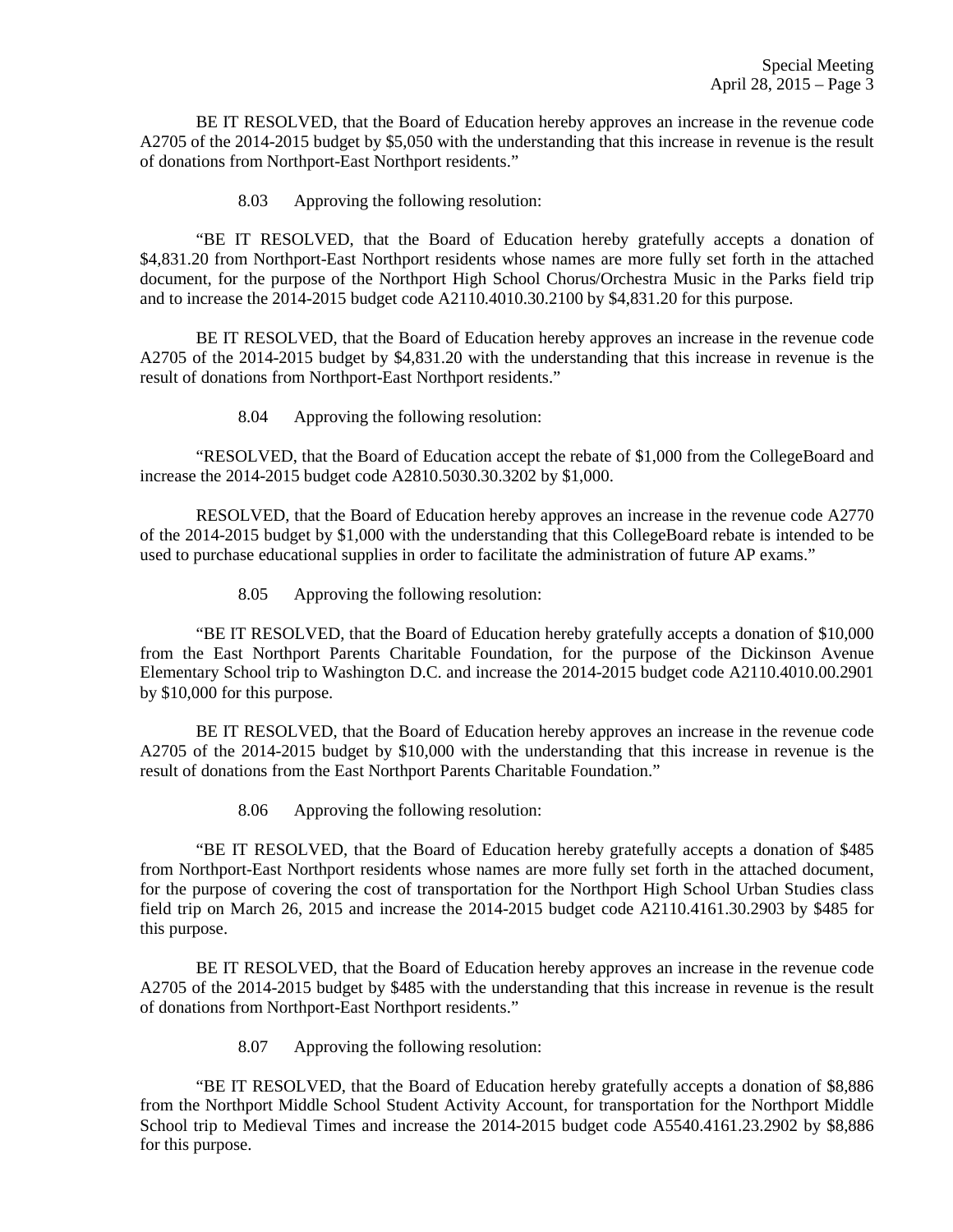BE IT RESOLVED, that the Board of Education hereby approves an increase in the revenue code A2705 of the 2014-2015 budget by \$8,886 with the understanding that this increase in revenue is the result of donations from the Northport Middle School Student Activity Account."

 8.08 Authorizing the Board President to sign contracts with the following school districts to provide health services for Northport-East Northport students attending schools in that district during the 2014-2015 school year:

 8.08.1 South Huntington Union Free School District, seventy-eight (78) students attending St. Anthony's High School and eleven (11) students attending Long Island School for the Gifted @ \$742.34, totaling \$66,068.26

 8.08.2 Bellmore Union Free School District, three (3) students attending St. Elizabeth Ann Seton @ \$977.12, totaling \$2,931.36

 8.09 Approving a Supplemental Education Services Agreement between the Northport-East Northport Union Free School District and Holocaust Memorial & Tolerance Center (DAS)

 8.10 Approving a Supplementary Education Services Agreement between the Northport-East Northport Union Free School District and Guardians of Rescue (NMS)

8.11 Severed

 8.12 Approving the following documents related to a Capital Project at Ocean Avenue Elementary School:

 8.12.1 Plumbing Allowance Authorization No. 2, SED #58-04-04-03-0-007-016, deduction of \$320.00

8.12.2 Change Order No. 1, SED #58-04-04-03-0-007-016, deduction of \$320.00

 8.13 Approving the following documents related to a Capital Project at Northport Middle School

 8.13.1 Change Order No. 1, SED #58-04-04-03-0-008-019, deduction of \$11,297.92

 8.14 Approving the following documents related to a Capital Project at Dickinson Avenue Elementary School:

 8.14.1 General Allowance Authorization No. 1, SED #58-04-04-03-0-002-014, deduction of \$13,774.00 8.14.2 Change Order No.1, SED #58-04-04-03-0-002-014, deduction of \$33,774.00

 8.15 Approving the following documents related to a Capital Project at Bellerose Avenue Elementary School:

 8.15.1 General Allowance Authorization No. 1, SED #58-04-04-03-0-019-014, deduction of \$12,537.00 8.15.2 Change Order No. 1, SED #58-04-04-03-0-019-014, deduction of \$32,537.00

 8.16 Approving the following documents related to a Capital Project at Northport High School – Ultimate Power

8.16.1 Change Order No. 1, SED #58-04-04-03-0-010-027, deduction in the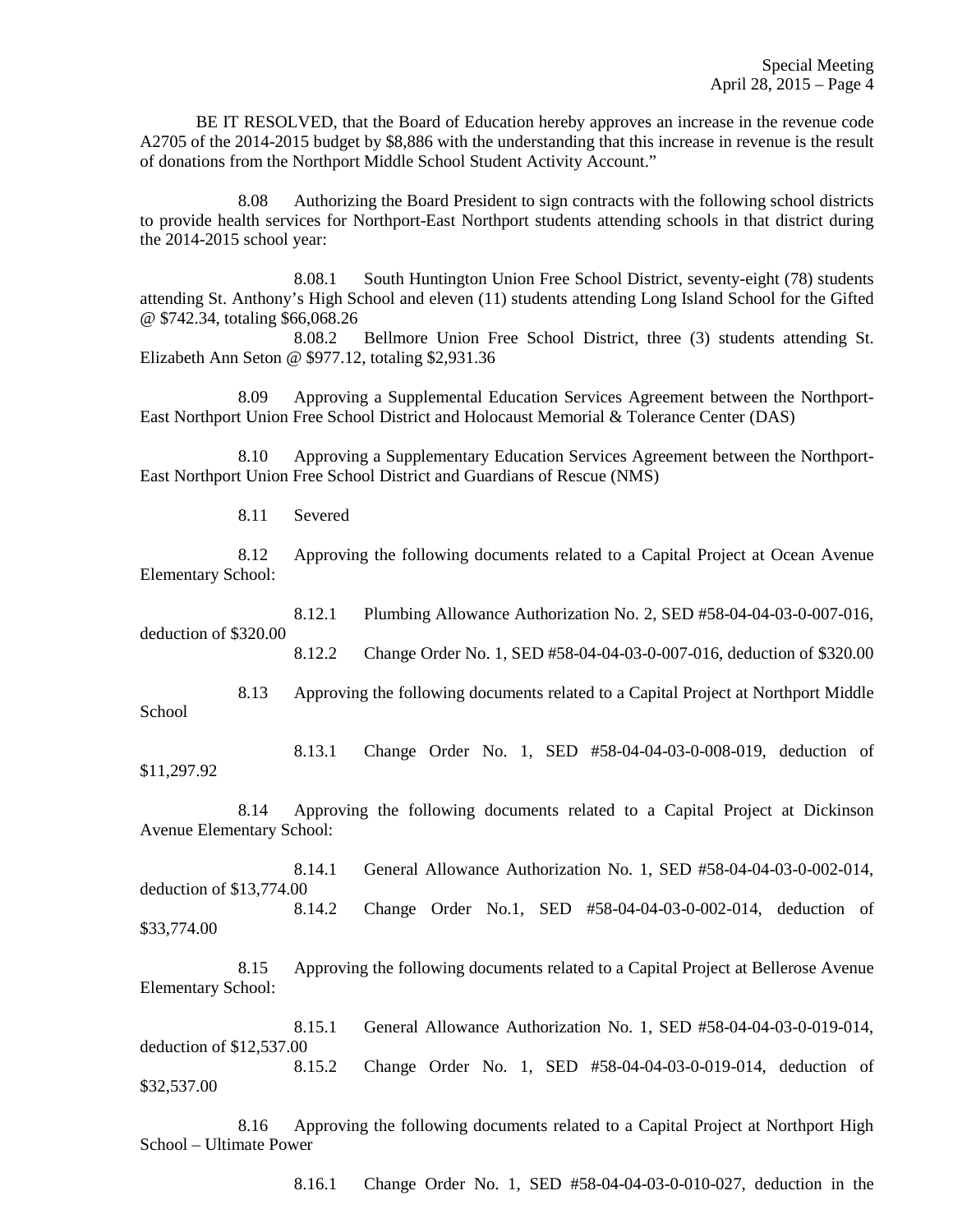amount of \$596.00

 8.17 Approving the following documents related to a Capital Project at Northport High School – Locust Valley

 8.17.1 Allowance Authorization No. 3, SED #58-04-04-03-0-010-027, deduction of \$3,551.00

8.18 Approving the following resolution:

 "BE IT RESOLVED, that pursuant to the requirements set forth in Section 1716 of the Education Law of the State of New York, the Board of Education of the Northport-East Northport Union Free School District hereby authorizes the submission of the attached Property Tax Report Card to the State Education Department"

8.19 Approving the following resolution:

 "RESOLVED, that the Board of Education hereby approves the transfer of \$575.00 donated to the District by Suffolk County Supervisors for Educational Technologies, Inc. from budget code A2110.2030.11.0200 to budget code A2110.2020.11.2801 for the purpose of purchasing a SMART TV"

 8.20 Approving an Engagement Letter between the Northport-East Northport Union Free School District and Albrecht, Viggiano, Zureck & Company, PC for preparation of the District's June 30, 2015 financial statements.

 8.21 Approving a Reservation and Contract for Services between the Northport-East Northport Union Free School District and Sweetbriar Nature Center (DAS)

 8.22 Approving 2015-2016 Universal Pre-K Program Contracts between the Northport-East Northport Union Free School District and Island Kids Early Childhood Center, Northport Nursery School, Pumpkin Patch Day Nursery and Tutor Time Child Care Learning Center

8.23 Approving the following rate changes for the Summer Recreation Program:

Full Day 9 a.m. – 3:30 p.m. from \$180 to \$200 Half Day 9 a.m. – 12:00 p.m. or 12:30 to 3:30 p.m. from \$90 to \$100 Early Morning 7:30 a.m. – 9:00 a.m. from \$40 to \$45 Late Afternoon 3:30 p.m. – 5:00 p.m. from \$40 to \$45 Counselors in Training from \$85 to \$100

 8.24 Renewing a String Instrument Repair Contract with Bob Murphy's Violin Shop for the 2015-2016 school year at the current rate and specifications

 8.25 Approving the following resolution to authorize piggybacking on the Riverhead CSD Contract for Books, Non-Print Library Materials and Related Services:

 "WHEREAS, the Riverhead CSD has made available to other municipalities a contract for books, non-print library materials and related services; and

 WHEREAS, said contract for books, non-print library materials and related services was let for bid consistent with the requirements of General Municipal Law, section 103; and

 WHERAS, the Northport-East Northport U.F.S.D. is permitted to utilize said contract in accordance with the terms and conditions of the bid and requirements of General Municipal Law, section 103; and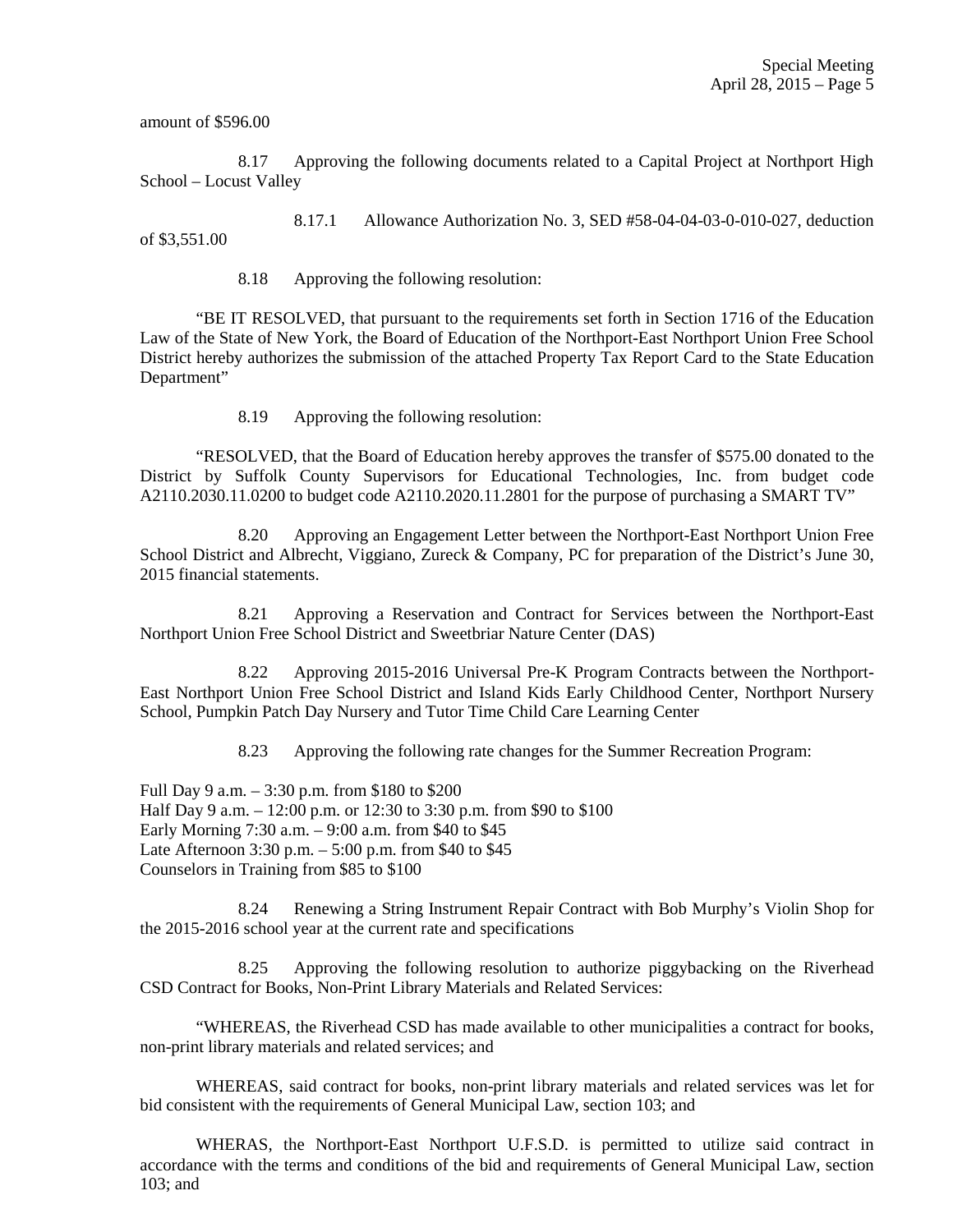NOW, THEREFORE, BE IT RESOLVED, that the Board of Education hereby authorizes the purchase of books, non-print library materials and related services from Riverhead CSD in accordance with the requirements of General Municipal Law, section 103."

 8.26 Declaring the attached list of equipment, owned by the School District that is outdated, broken and no longer cost effective to repair, as surplus and approving disposal in accordance with Board policy

 8.27 Approving the Treasurer's Report and Monthly Summary of Receipts and Disbursements:

## 8.27.1 Treasurer's Report for the period February 1, 2015 through February 28,

2015

8.27.2 Monthly Summary of Receipts and Disbursements for February 2015

8.28 Approving the Schedule of Investments as of February 28, 2015

8.29 Approving the Collateral Schedule as of February 28, 2015

8.30 Approving the Bank Reconciliation Report for the Month Ended February 28, 2015

 8.31 Approving the General Fund Projected Cash flow Statement for the year ending 2014-2015, Actual Data July 1, 2014 – February 28, 2015, Estimated Data March 1, 2015 – June 30, 2015

8.32 Approving transfer of general fund appropriations in the 2014-2015 budge

 8.33 Approving the Monthly Revenue and Budget Status Report – School Lunch Fund for the month ending February 28, 2015

 8.34 Approving the Monthly Revenue and Budget Status Report – Special Aid Fund for the month ending February 28, 2015

 8.35 Approving the Monthly Revenue and Budget Status Report – General Fund for the month ending February 28, 2015

 8.36 Approving the Monthly Revenue and Budget Status Report – Capital Fund for the month ending February 28, 2015

 8.37 Approving the School Lunch Profit and Loss Statement for the month ending February 28, 2015

 8.38 Approving a Suffolk's Edge Teacher Center Grant in the amount of \$3,500 to be used towards a Support K-6 Reading and Writing Common Core & Shifts in ELA

Vote on Trustee Waldenburg's motion to approve all items under 8. with the exception of severed item 8.11 was unanimously carried.

Motion was made by Trustee McCue, seconded by Trustee McNaughton, to approve item 8.11

 8.11 Approving a Consultant Agreement between the Northport-East Northport Union Free School District and the Long Island Center for Arts and Sciences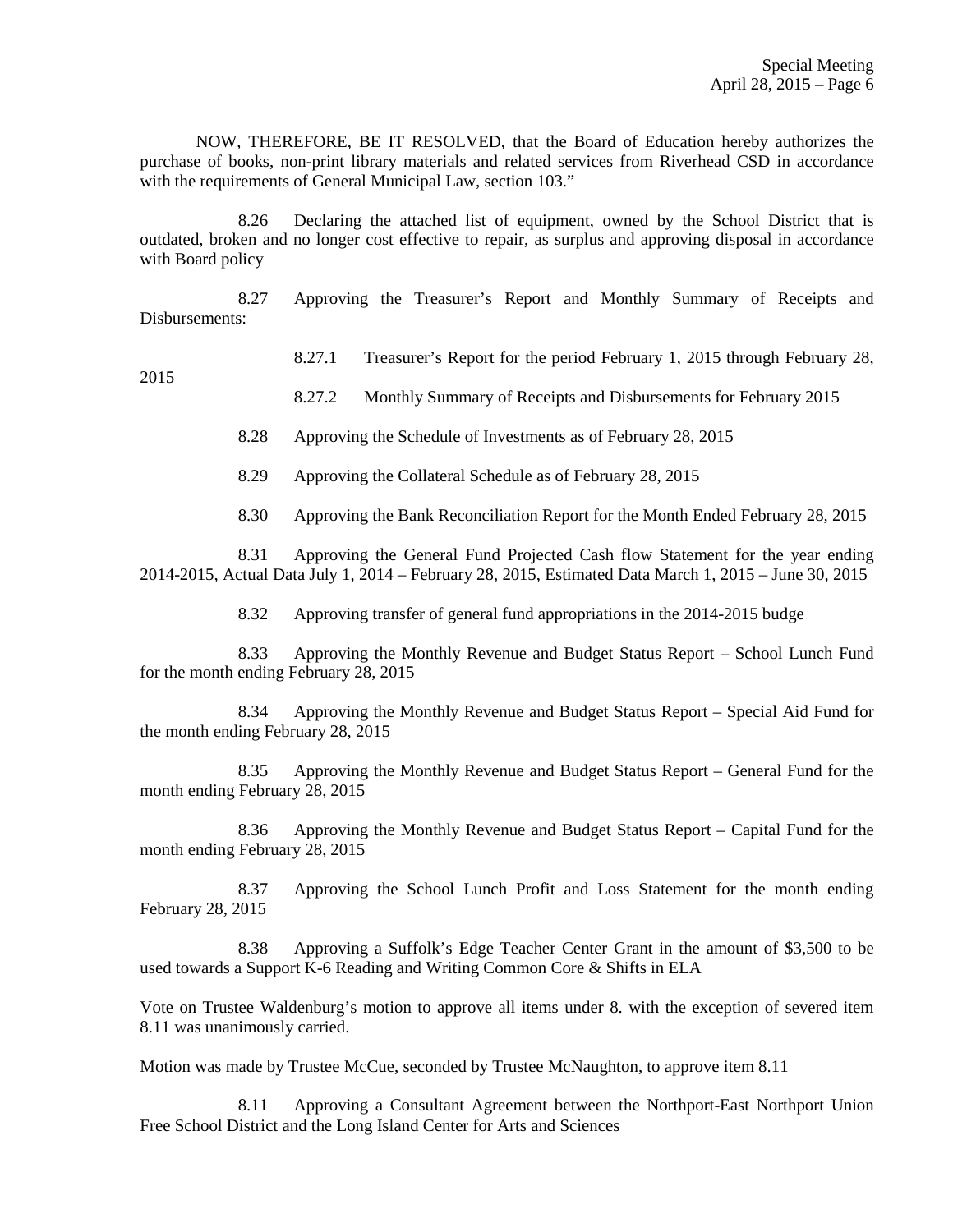Vote on Trustee McCue's motion was as follows:

YES: Mr. Badanes, Ms. Binger, Mr. Maloney, Mrs. McCue, Mrs. McNaughton, Mrs. Pisacani, Mr. Rapiejko, Mrs. Thompson ABSTAIN: Mr. Waldenburg

Motion passed.

## 7. SUPERINTENDENT'S REPORT, GENERAL – FOR BOARD ACTION

Motion was made by Trustee McCue, seconded by Trustee Pisacani to approve all items under 7.01

7.01 Receiving for a first reading the following policies:

|                                                        | 7.01.1 | Policy #1400 "Public Complaints:                                       |  |
|--------------------------------------------------------|--------|------------------------------------------------------------------------|--|
|                                                        | 7.01.2 | Policy #2100 "School Board Legal Status" (replacing current policy     |  |
| #9110)                                                 |        |                                                                        |  |
|                                                        | 7.01.3 | Policy #2160 "School District Officer and Employee Code of Ethics      |  |
| (revising current policy)                              |        |                                                                        |  |
|                                                        | 7.01.4 | Policy #2200 "Annual Meeting and Election" (replacing current policies |  |
| #9500, #9530, #9540)                                   |        |                                                                        |  |
|                                                        | 7.01.5 | Policy #2410 "Appointed Board Officers" (replacing current policies    |  |
| #9230, #9240)                                          |        |                                                                        |  |
|                                                        | 7.01.6 | Policy #2500 "Formulation, Adoption and Amendment of Policies"         |  |
| (replacing current policies $\#8310, \#8320, \#9320$ ) |        |                                                                        |  |
|                                                        | 7.01.7 | Policy #2421 "School Board Conferences" (replacing current policy      |  |
| #8350.1)                                               |        |                                                                        |  |
|                                                        | 7.01.8 | Policy #6700 "Purchasing Policy" (revising current policy)             |  |

The Board reviewed the policies and made several revisions and requested further review by counsel.

Motion was made by Trustee Waldenburg, seconded by Trustee Badanes, to table items 7.01.1 and 7.01.6 for further review by counsel.

Unanimously carried.

Vote on Trustee McCue's motion to approve all items under 7.01 with the exception of tabled items 7.01.1 and 7.01.6 was unanimously carried.

Motion was made by Trustee McCue, seconded by Trustee Maloney, to approve item 7.02

7.02 Approving the following resolution:

 "BE IT RESOLVED, that the Board of Education hereby approves the Northport-East Northport Union Free School District Girls Lacrosse Team to travel to Orlando, Florida for the purpose of participating in the 2015 KSA Events Lacrosse Spring Training from April 7 to April 11, 2015"

### 9. NEW BUSINESS

Trustee Badanes stated that in July 2010 the Board adopted a resolution to allow any member of the Board of Education to attend the Executive Session of the Audit Committee. Mr. Badanes stated that he does not believe that the Audit Committee nor the Policy Committee meetings should have a quorum of the Board attend.